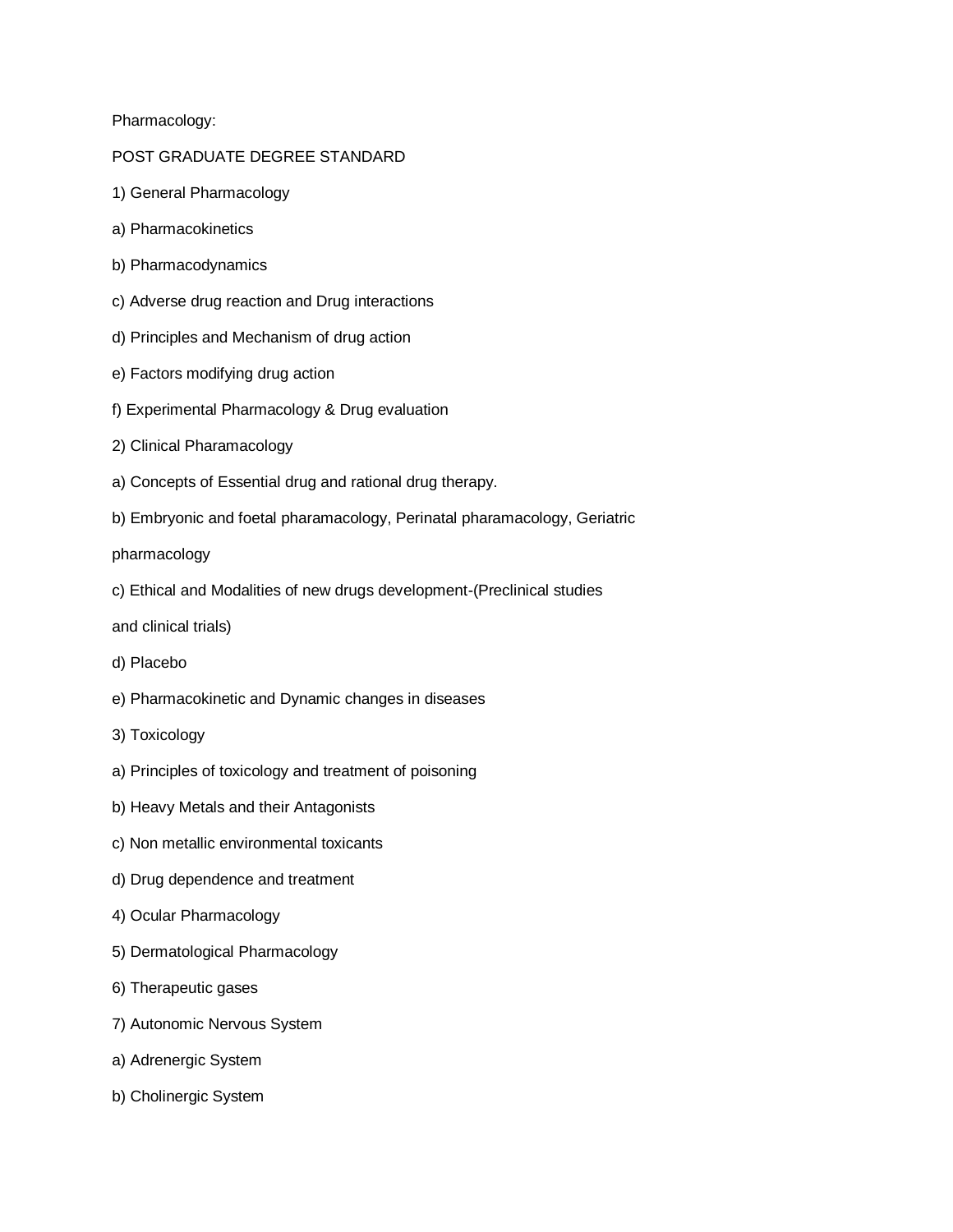- c) Parkinsonism
- 8) Cardio Vascular System
- a) Drugs used in Heart Failure
- b) Drugs used in Ischaemic Heart Diseases
- c) Antiarrhythmic Agents
- d) Antihypertensives
- e) Lipid lowering drugs
- f) Mnagemnet of Shock
- 9) Blood
- a) Haemopoietic agents
- b) Haemostatics, Anticoagulants, thrombolytics ann antiplatelets.
- 10) Renal Pharmacology
- a) Drugs affecting renal conservation of water
- b) Diuretics
- c) Nephrotoxic Drugs.
- PAPER II
- 1) Central Nervous Systema) General Anaesthetics
- b) Analgesics Opioids and NSAIDS
- c) Antiepileptics
- d) Psychopharmacology
- e) Hypnosedatives
- f) Pharmacotherapy of Migraine
- 2) Local Anaesthetics
- 3) Autocoids and their Antagonists
- 4) Respiratory System
- a) Bronchial Asthma
- b) Antitussives
- c) Mucolytics